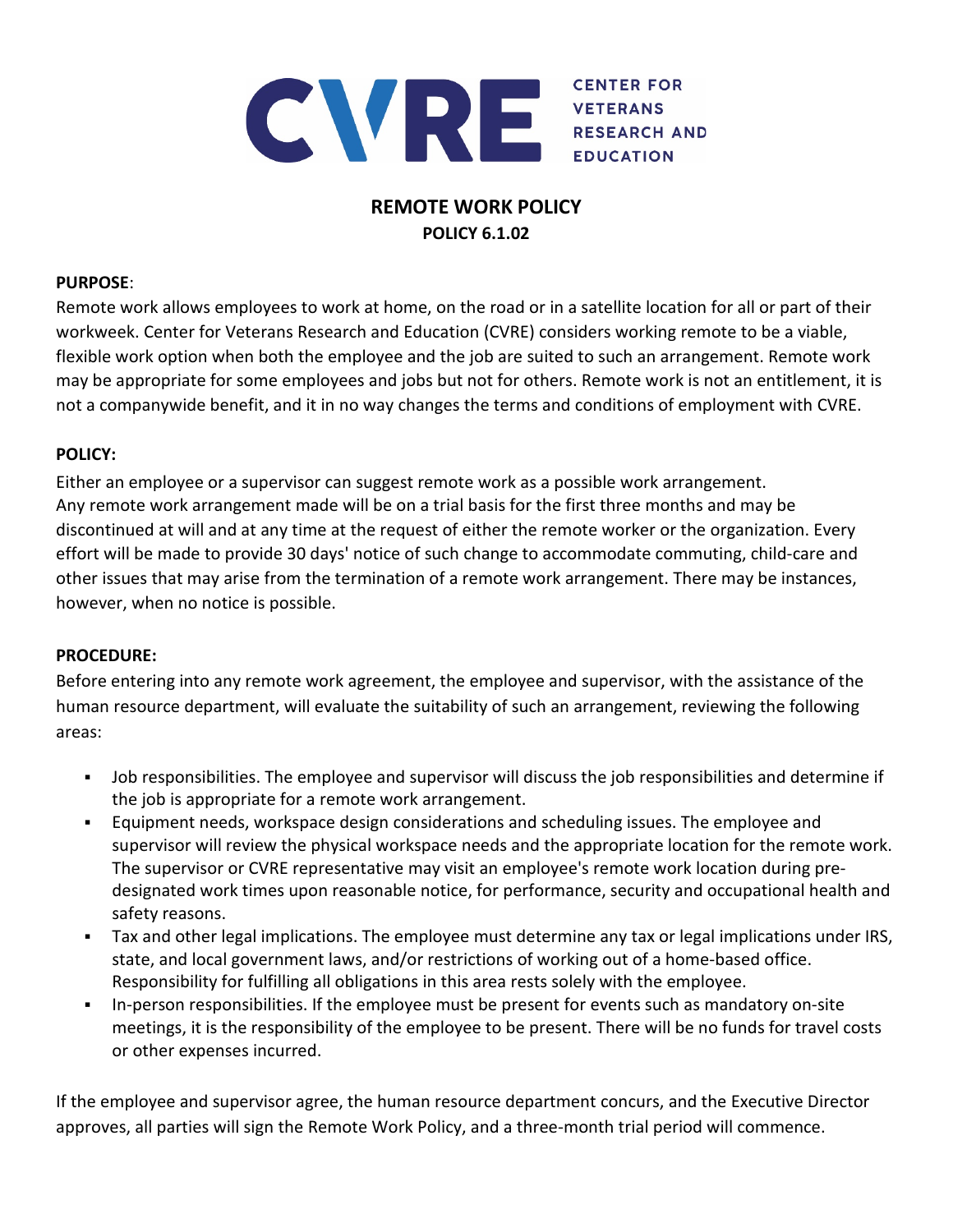Evaluation of remote work performance during the trial period will include regular interaction by phone and email between the employee and the supervisor, and weekly face-to-face meetings to discuss work progress and problems. At the end of the trial period, the employee and supervisor will each complete an evaluation of the arrangement and make recommendations for continuation or modifications. Evaluation of remote work performance beyond the trial period will be consistent with that received by employees working at the office in both content and frequency but will focus on work output and completion of objectives rather than on time-based performance. Supervisors may also conduct remote monitoring of employees through technology at their discretion as appropriate.

An appropriate level of communication between the remote worker and supervisor will be agreed to as part of the discussion process and will be more formal during the trial period. After conclusion of the trial period, the supervisor and remote worker will communicate at a level consistent with employees working at the office or in a manner and frequency that is appropriate for the job and the individuals involved, which must be presented to and approved by human resources.

## EQUIPMENT

On a case-by-case basis, CVRE will determine, with information supplied by the employee and the supervisor, the appropriate equipment needs (including hardware, software, modems, phone and data lines and other office equipment) for each remote working arrangement. Equipment supplied by the employee, if deemed appropriate by the organization, will be maintained by the employee. CVRE accepts no responsibility for damage or repairs to employee-owned equipment. CVRE reserves the right to make determinations as to appropriate equipment, subject to change at any time.

The employee will establish an appropriate work environment within his or her home for work purposes. CVRE will not be responsible for costs associated with the setup of the employee's home office, such as remodeling, furniture, lighting, nor for repairs or modifications to the home office space.

#### **SECURITY**

Consistent with the organization's expectations of information security for employees working at the office, remote working employees will be expected to ensure the protection of proprietary company and customer information accessible from their home office. Steps include the use of locked file cabinets and desks, regular password maintenance, a workspace that does not allow others to view confidential information, and any other measures appropriate for the job and the environment.

#### SAFETY

Employees are expected to maintain their home workspace in a safe manner, free from safety hazards. Injuries sustained by the employee in a home office location and in conjunction with his or her regular work duties are normally covered by the company's workers' compensation policy. Remote working employees are responsible for notifying the employer of such injuries as soon as practicable. The employee is liable for any injuries sustained by visitors to his or her home worksite.

Remote working is not designed to be a replacement for appropriate child-care. Although an individual employee's schedule may be modified to accommodate child-care needs, the focus of the arrangement must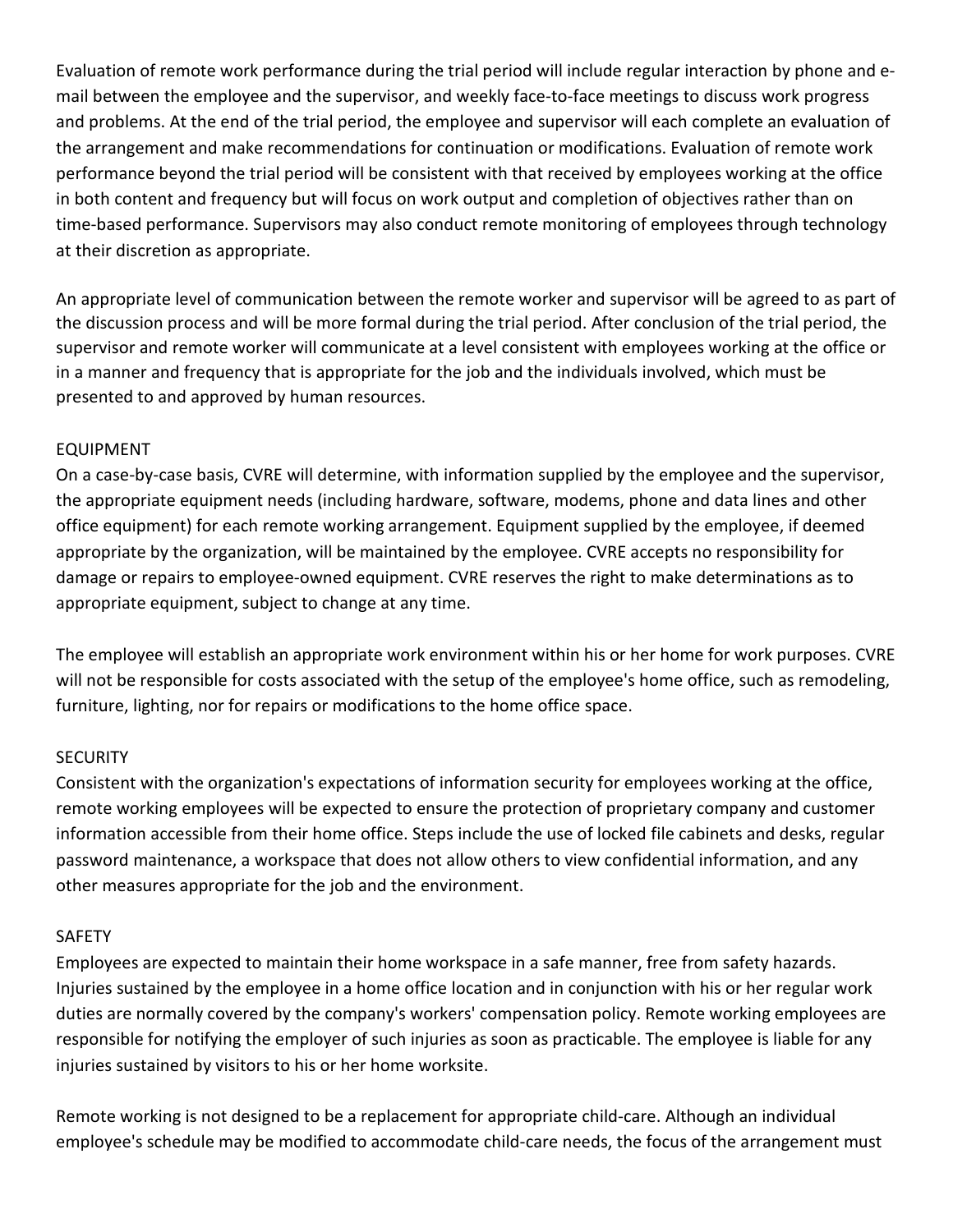remain on job performance and meeting business demands. Prospective remote workers are encouraged to discuss expectations of remote working with family members prior to entering a trial period.

#### TIME WORKED

Remote work employees who are not exempt from the overtime requirements of the Fair Labor Standards Act will be required to accurately record all hours worked using CVRE 's time-keeping system. Hours worked more than those scheduled per day and per workweek require the advance approval of the remote worker's supervisor. Failure to comply with this requirement may result in the immediate termination of the remote working agreement.

#### **APPLIES TO:**

Individuals requesting formal remote work arrangements must be employed with CVRE for a minimum of three months of continuous, regular employment and must have a satisfactory performance record, with at least one completed performance review.

#### **EXCEPTIONS:**

Not applicable.

#### **DEFINITIONS:**

Fair Labor Standards Act: The Fair Labor Standards Act (FLSA) establishes minimum wage, overtime pay, recordkeeping, and youth employment standards affecting employees in the private sector and in Federal, State, and local governments. [www.dol.gov](http://www.dol.gov/)

#### **CONTACTS:**

Executive Director, 612-467-5732 Human Resources, 612-467-5279

**BOARD APPROVED:**